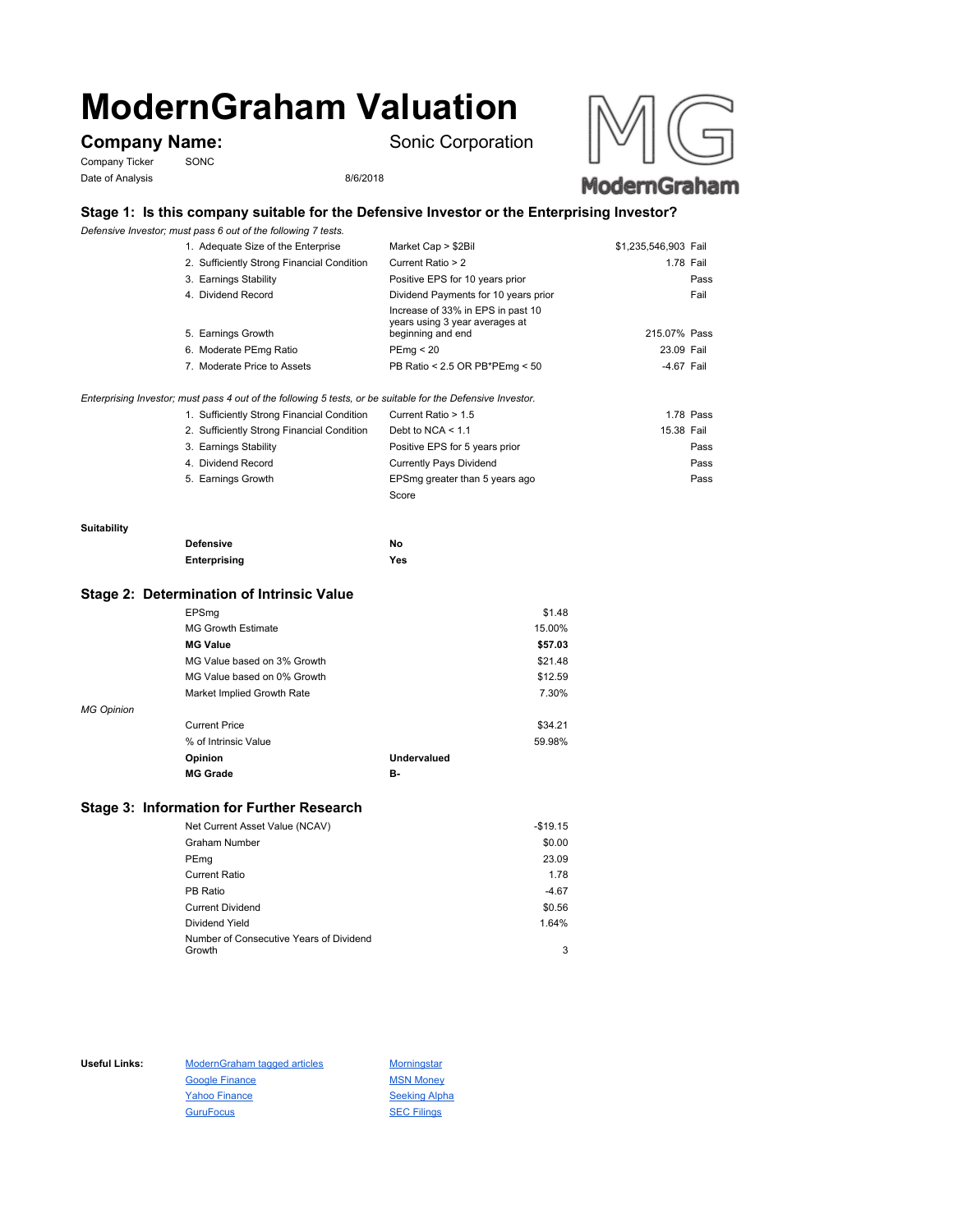| <b>EPS History</b> |        | <b>EPSmg History</b>                 |               |
|--------------------|--------|--------------------------------------|---------------|
| Next Fiscal Year   |        |                                      |               |
| Estimate           |        | \$1.86 Next Fiscal Year Estimate     | \$1.48        |
| Aug2017            | \$1.45 | Aug2017                              | \$1.22        |
| Aug2016            | \$1.29 | Aug2016                              | \$1.05        |
| Aug2015            | \$1.20 | Aug2015                              | \$0.86        |
| Aug2014            | \$0.85 | Aug2014                              | \$0.64        |
| Aug2013            | \$0.64 | Aug2013                              | \$0.53        |
| Aug2012            | \$0.60 | Aug2012                              | \$0.52        |
| Aug2011            | \$0.31 | Aug2011                              | \$0.55        |
| Aug2010            | \$0.34 | Aug2010                              | \$0.70        |
| Aug2009            | \$0.81 | Aug2009                              | \$0.88        |
| Aug2008            | \$0.97 | Aug2008                              | \$0.88        |
| Aug2007            | \$0.91 | Aug2007                              | \$0.81        |
| Aug2006            | \$0.88 | Aug2006                              | \$0.72        |
| Aug2005            | \$0.75 | Aug2005                              | \$0.62        |
| Aug2004            | \$0.63 | Aug2004                              | \$0.53        |
| Aug2003            | \$0.52 | Aug2003                              | \$0.45        |
| Aug2002            | \$0.50 | Aug2002                              | \$0.40        |
| Aug2001            |        | \$0.41 Balance Sheet Information     | 5/1/2018      |
| Aug2000            |        | \$0.35 Total Current Assets          | \$104,135,000 |
| Aug1999            |        | \$0.28 Total Current Liabilities     | \$58,512,000  |
| Aug1998            |        | \$0.20 Long-Term Debt                | \$701,853,000 |
|                    |        | <b>Total Assets</b>                  | \$545,546,000 |
|                    |        | Intangible Assets                    | \$75,344,000  |
|                    |        | <b>Total Liabilities</b>             | \$818,806,000 |
|                    |        | Shares Outstanding (Diluted Average) | 37,316,000    |